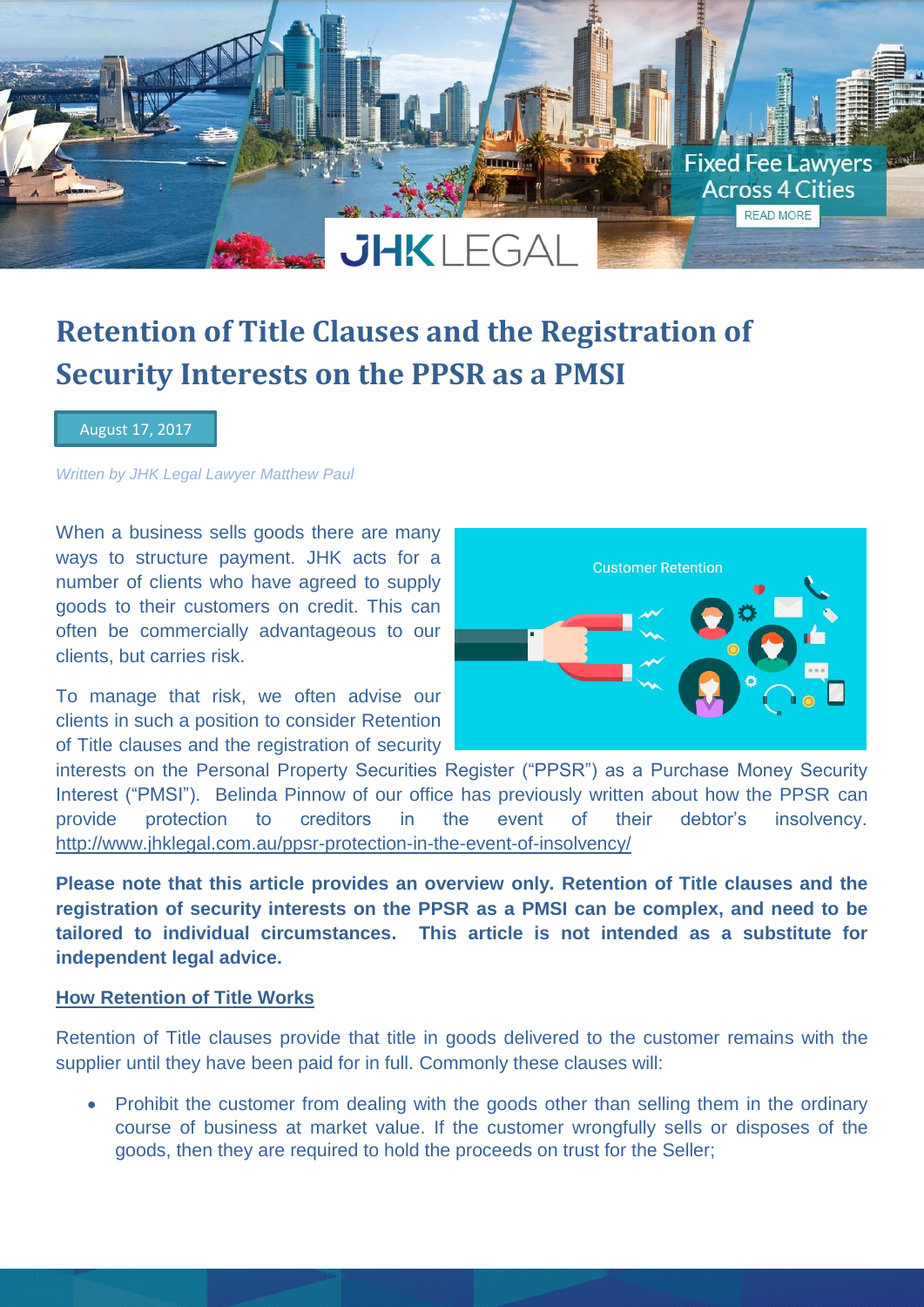



- Provide the supplier with certain rights over the goods, such as the right to recover possession at any time, including entering premises where the goods are believed to be stored.
- Address what happens if the customer converts, processes or mixes the goods with other goods.

In usual circumstances, the customer will provide security to the supplier in the form of a charge.

Including these clauses in a contract is **not** sufficient to secure your interest. For this, you need to register it on the PPSR as a PMSI. Care must be taken when preparing to contract to ensure that it has the appropriate clauses to allow for such registration.

### **What is the PPSR?**

The PPSR is a national system that records security interests in personal property. For a small fee, anyone can search the register.

"Personal property" is a wide category and includes most assets of a business such as stock, equipment, and motor vehicles. It also extends to intangible property such as intellectual property ("IP") and debts owed to the business.

However, "personal property" does not include any interest in land or buildings, which under law are considered "real property".

## **Why is this important to register your interests on the PPSR?**

If the customer enters liquidation or receivership, there is a very real risk that any goods in the possession of the customer (**whether they have been paid for or not**) could be seized by a liquidator or receiver and sold to pay other creditors.

As outlined in Belinda Pinnow's article, it is necessary to perfect security interests to obtain protection in the event of a debtor's insolvency, and PPSR registration is one element of this.

The cost of registering most interests on the PPSR is very modest compared to the protection it provides.

PPSR registrations can be technical. Minor mistakes can result in a registration being ineffective.

#### **What is a PMSI?**

Generally, the PPSR operates on a "first in, best dressed" principle, with earlier registered security interests prevailing over later ones.

PMSIs are an exception. Certain interests deemed to be PMSIs under the *Personal Property Securities Act 2009* ("PPSA") can obtain a "super priority" over other registered interests, even if registered afterwards. Retention of title is one way that a PMSI may arise.

It is important to note that there are strict timeframes to obtain this "super priority". Under Retention of Title arrangements, the applicable rule is that the PMSI must be registered before the